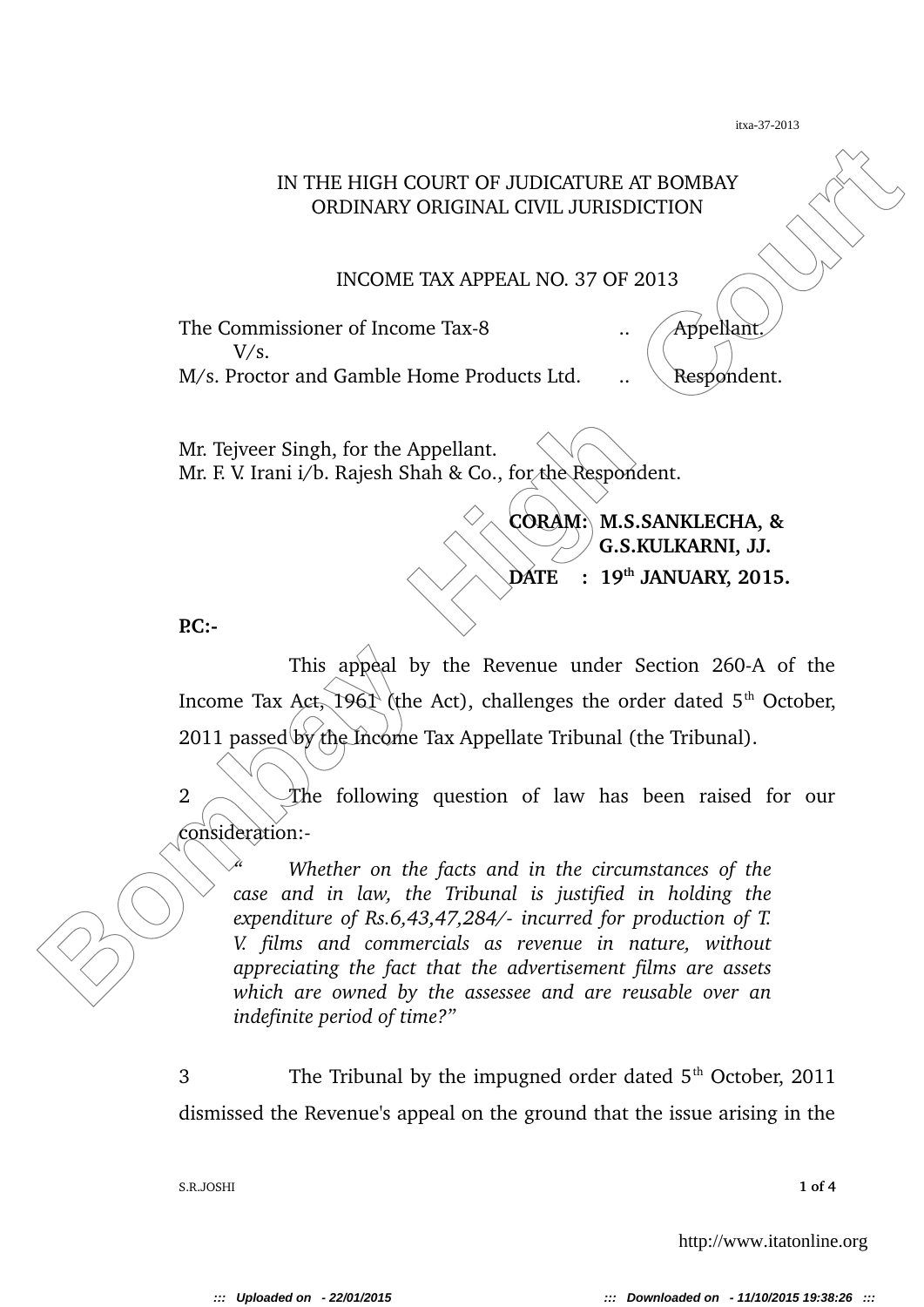present case is covered against the Revenue by the decision of this Court in *CIT v/s. Geoffrey Manners and Co. Ltd. 315 ITR 134.* We find that even for the earlier Assessment Years 1997-98, 2002-03 and 2003-04, the appeal of the Revenue on an identical issue from the orders of the Tribunal were dismissed by this Court in Income Tax Appeal  $N$ os. 202 of 2011 on 4<sup>th</sup> July, 2012, Income Tax Appeal (L)  $N_0$  (1321 of 2011 and Income Tax Appeal (L) No.1322 of 2011 on  $12<sup>th</sup>$  March,  $2013$ .

present case is covered against the Revenue by the decision of this Court<br>in CTT v/s. Geoffrey Manners and Co. Ltd. - 315 ITR 134. We find this<br>cecn for the cartier Assessment Ycars 1997-98, 2002-03 and 2003-04; the<br>appeal 4 In spite of the issue being covered by the decision of this Court in Geoffrey Manners and Co. Ltd. (supra) as well as by the order dated 4<sup>th</sup> July, 2012 in Income Tax Appeal No. 202 of 2011 in respect of Assessment Year 1997-98, the Revenue has chosen to persist with this Appeal. However, not only the appeal memo does not indicate any reason why the Revenue is seeking to appeal against order which already stands concluded in favour of the Respondent-Assessee but even today they are unable to explain.

5  $\wedge$  In view of the fact that the issue being challenged in the impugned order stands concluded by the decision of this Court, no substantial question of law arises. Therefore, Appeal is dismissed.

 $6 \vee$  However, before parting, it needs to be pointed out that we have noticed that the Revenue has been preferring appeals from the orders of the Tribunal even where the issue stands concluded by the orders of this High Court. These appeals are filed by the Revenue in a very causal manner without indicating the basis of the challenge i.e. some distinction in facts from the order of the High Court or that the order of the jurisdictional High Court is a subject matter of challenge before

S.R.JOSHI **2 of 4**

http://www.itatonline.org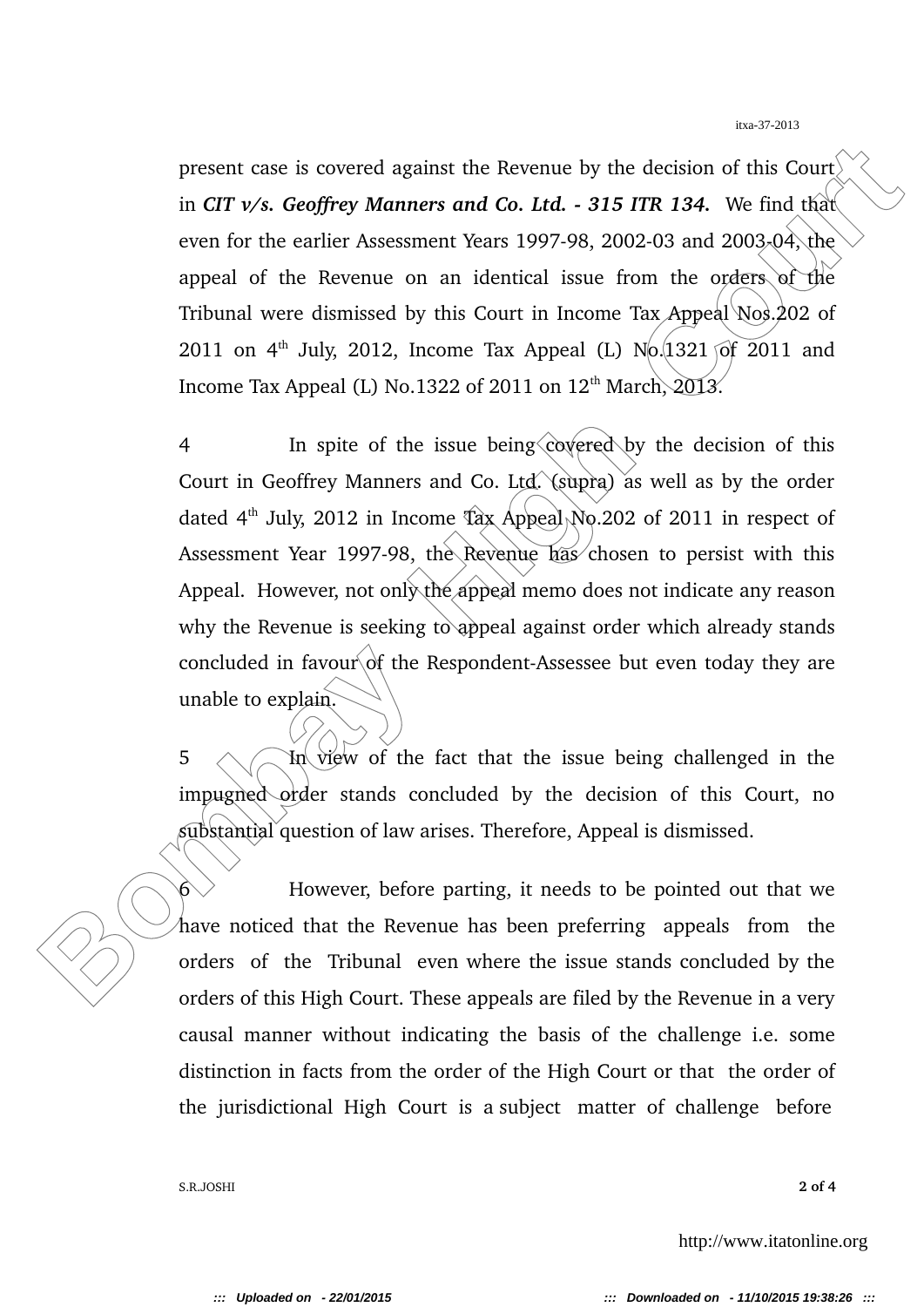the Apex Court. In the absence of the above explanation, it follows that<br>there are times when even though the decision of the jurisdictional High<br>Court has been accepted by the Revenue and yet the Revenue<br>chooses to file a the Apex Court. In the absence of the above explanation, it follows that there are times when even though the decision of the jurisdictional  $H\hat{g}h$ . Court has been accepted by the Revenue and yet the Revenue chooses to file an appeal on the same issue before this Court. Rule of law implies certainty of law and the State filing appeals on settled issues arbitrarily and/or without any application of mind. This filing of appeal without due application of mind leads to attempting to unsettle settled position without reasons. This casual manner of filing appeals subjects an assessee to unnecessary expenditure and  $at$  times anxiety. Even the Revenue incurs substantial expenses  $\overrightarrow{a}$  pursuing unwarranted cases, which are a sheer waste of public money. The least that the Revenue should do is to examine whether or not the decision of the jurisdictional High Court being relied upon by the Tribunal, is subject matter of challenge before the Apex Court or is otherwise distinguishable and the same must be indicated in the appeal memo.

7 In the above view, we were contemplating to impose costs on the Revenue. However, we noticed that on earlier occasion when costs were imposed on the Revenue, it seemed to matter little to the Officers, for after all the amount came out of the general pool of tax paid by the tax payers. In the circumstances, we are now putting the Officers of the Revenue to notice, that in all cases including where appeals are filed, the Offices instructing the Counsel would review whether the appeal should at all be pressed in view of the Revenue having accepted the jurisdictional High Court's order on an identical issue and take necessary instructions from the Commissioner of Income Tax to withdraw and/or not press the appeal. Alternatively, in case a conscious decision is taken to press the appeal, then an averment to the effect that either the case is

S.R.JOSHI **3 of 4**

http://www.itatonline.org